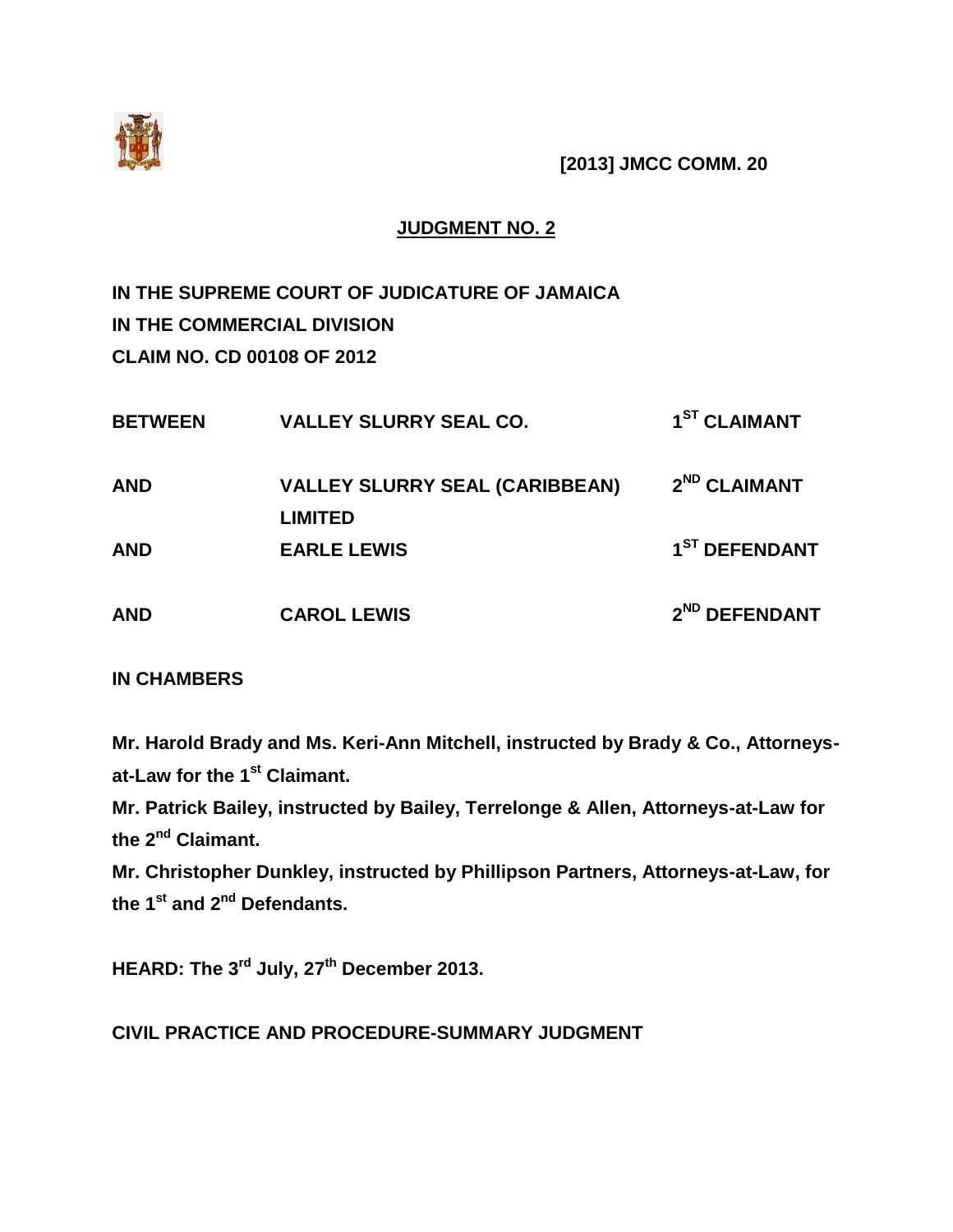### **Mangatal J:**

[1] This is a matter in which there have been a number of previously intensely contested interlocutory applications. The application which I have for consideration is also contested, and is by way of Notice filed on behalf of the 1<sup>st</sup> Claimant Valley Slurry Seal Co. on May 3<sup>rd</sup> 2013. The application seeks the following orders, that:

- 1. The Defendants' Statement of Case be struck out pursuant to CPR 2002 Rule 26.3(1)(c).
- 2. Summary judgment in favour of the First Claimant against the Defendants pursuant to CPR 2012 Rule 15.2(b).
- 3. Interest on any award of damages at 1% above the commercial banks' prime lending rate for such time as the court shall deem just.
- 4. Costs of this application to be awarded to the Claimant to be taxed if not agreed.

 $[2]$  The 1<sup>st</sup> Claimant is a company incorporated in the United States and has its registered offices in California. The  $2<sup>nd</sup>$  Claimant is a company duly incorporated in Jamaica and has its registered offices in the Winchester Business Centre, Saint Andrew, Jamaica. The Defendants are 2 of the 5 Directors of the  $2^{nd}$  Claimant. The 1<sup>st</sup> Defendant is a minority shareholder of the  $2<sup>nd</sup>$  Claimant, owning 40 % of its shares, and the  $1<sup>st</sup>$  Claimant is the owner of the other 60%. There is in existence an agreement headed "Shareholders' Agreement", dated 8<sup>th</sup> March 2010 which appears to be between the  $2<sup>nd</sup>$  Claimant and its shareholders, the 1<sup>st</sup> Claimant and the 1<sup>st</sup> Defendant. That Agreement is subject to an arbitration clause.

[3] The main stated grounds of the application are as follows:

**"1. The First Claimant is the sub-lessor of two Macro pavers with Serial Numbers 3BPZLOOX488718449 and BPZL00X48F718448 that were unlawfully detained by the Defendants.**

**2. The Defendants have no real prospect of successfully defending the claim. The Defendants have no right, title or**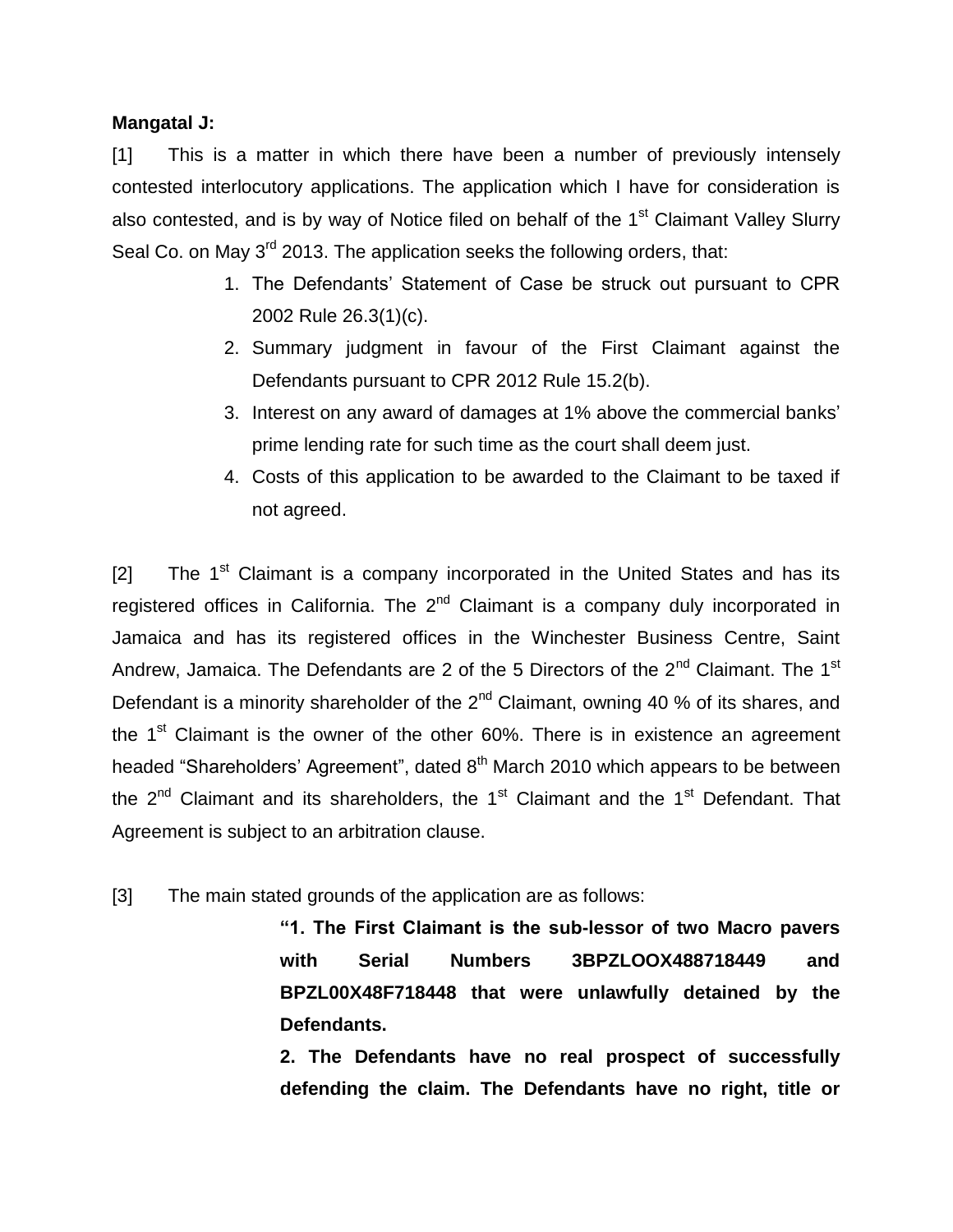**interest in the pavers; Defence filed on October 12, 2012 discloses no argument to support the Defendants detention of the pavers- CPR 2002, Rule 15.2(b).**

- **3 The First Claimant entered into a "Master Lease" with the Second Claimant in respect of the said equipment for a period of one (1) year. The lease is dated 1st November 2010. The lease has expired.**
- **4 It is a condition of the Master Lease aforesaid that upon its expiration or earlier termination the lessee "shall return the Equipment to the Lessor..." The Defendants refused to return the Pavers and the Claimants were successful in obtaining a mandatory injunction on December 19th 2012 for the return of the pavers to the Claimants for reexportation.**
- **5 The detention of the two macro pavers has caused the Claimant loss and damage resulting from expenses associated with shipping, custom duties and loss of profits.**
- **6 . Upon the Claimants application for an injunction for the return of the pavers made by way of Notice of Application filed on September 12, 2012, the Honourable Ms. Justice Mangatal granted the injunction on December 19, 2012.**
- **7 . The Defendants appeal was refused by a Single Judge in the Court of Appeal, the Honourable Mr. Justice Patrick Brooks, JA. In the judgment Justice Brooks further stated that "it was clear that the Defendants had no basis to retain possession of the pavers."**

**........."**

[4] An Affidavit sworn to by Jeffrey Reed, President of the  $1<sup>st</sup>$  Claimant, was filed on the  $3<sup>rd</sup>$  of May 2013 in support of the application. No Affidavit was filed by the Defendants in opposition to the application. However, at the hearing, Mr. Dunkley, on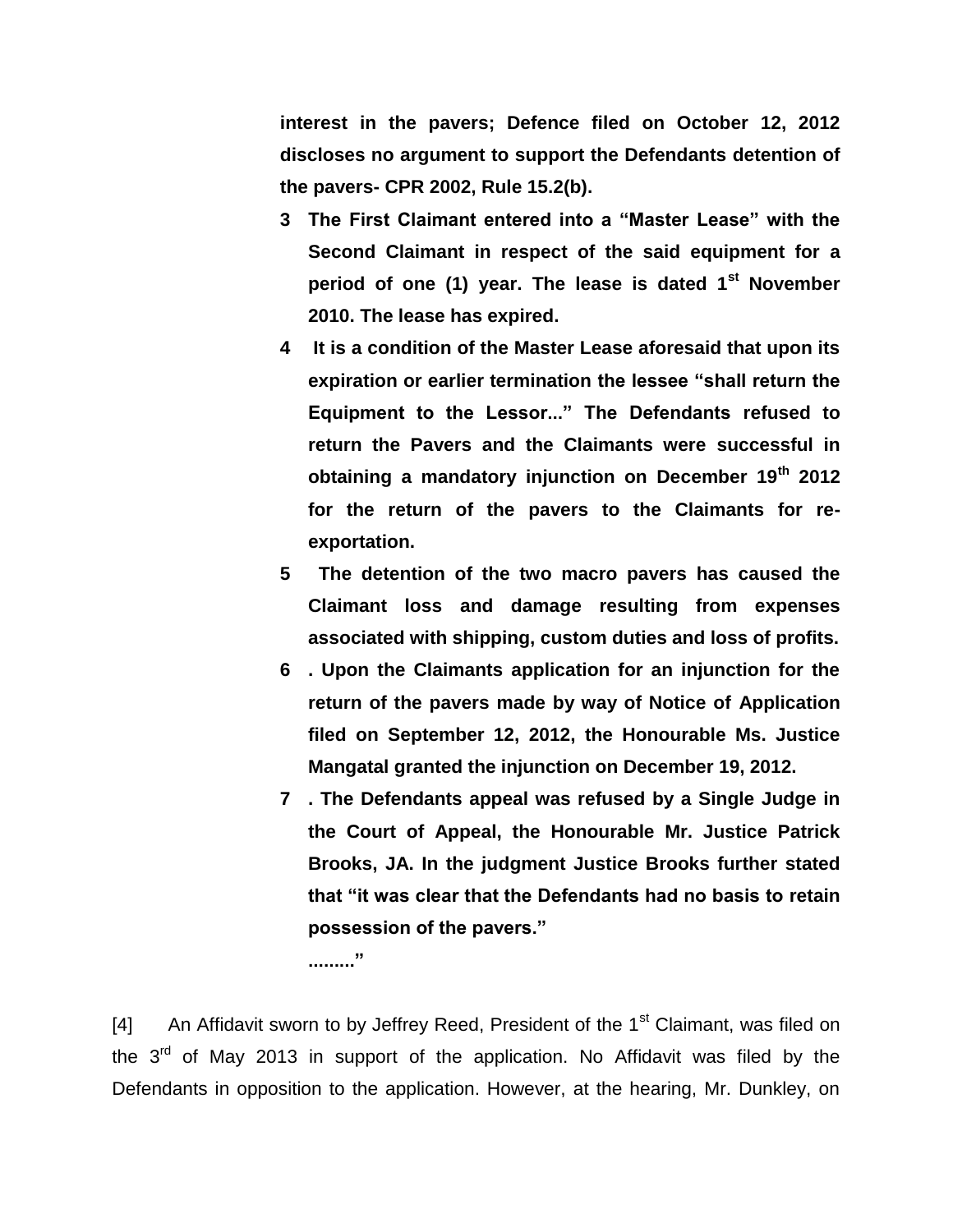behalf of the Defendants, sought the Court's permission to refer to and rely upon an Affidavit of Earle Lewis, which was filed only on the  $1<sup>st</sup>$  July 2013 and served at 4:23 p.m. Mr. Lewis' Affidavit was filed in respect of an application by the Defendants for a stay of proceedings, pending the determination of an application for leave to bring a derivative action, made in Claim No. 2013 CD 00010, which I also have had for consideration and which I intend to deliver shortly. Neither the application for the stay nor the Affidavit were properly before me, and in light of Mr. Brady's objection to the use of the affidavit, which did not comply with the requirements of Rule 15.5(2) of the CPR, I refused Mr. Dunkley's application to rely upon it.

[5] In the Amended Particulars of Claim, filed September 21 2012, the Claimants claim the following at or after paragraph 12:

> **"(1) A Declaration that the Defendants have no right, title or interest in the Claimants' said pavers.**

> **(2) An injunction restraining the Defendants whether by themselves, their servants and or agents or howsoever otherwise from taking any steps to prevent the 2nd Claimant from re-exporting the Claimants' said pavers.**

> **(3) An injunction restraining the Defendants whether by themselves, their servants and or agents or howsoever otherwise from preventing the Claimants or any of them from taking possession of the said pavers or from taking any step to retain possession of the said pavers save with the Claimants' permission.**

> **(4) An injunction restraining the Defendants whether by themselves, their servants and or agents or howsoever otherwise from interfering with the Claimant's contractual relations in any way and in particular from contacting the Claimants' bankers or any of them or purporting to give instructions to the Claimants' bankers on behalf of the Claimants or any of them.**

> **(5) An order that the Defendants return the Claimants' said pavers to the Claimants.**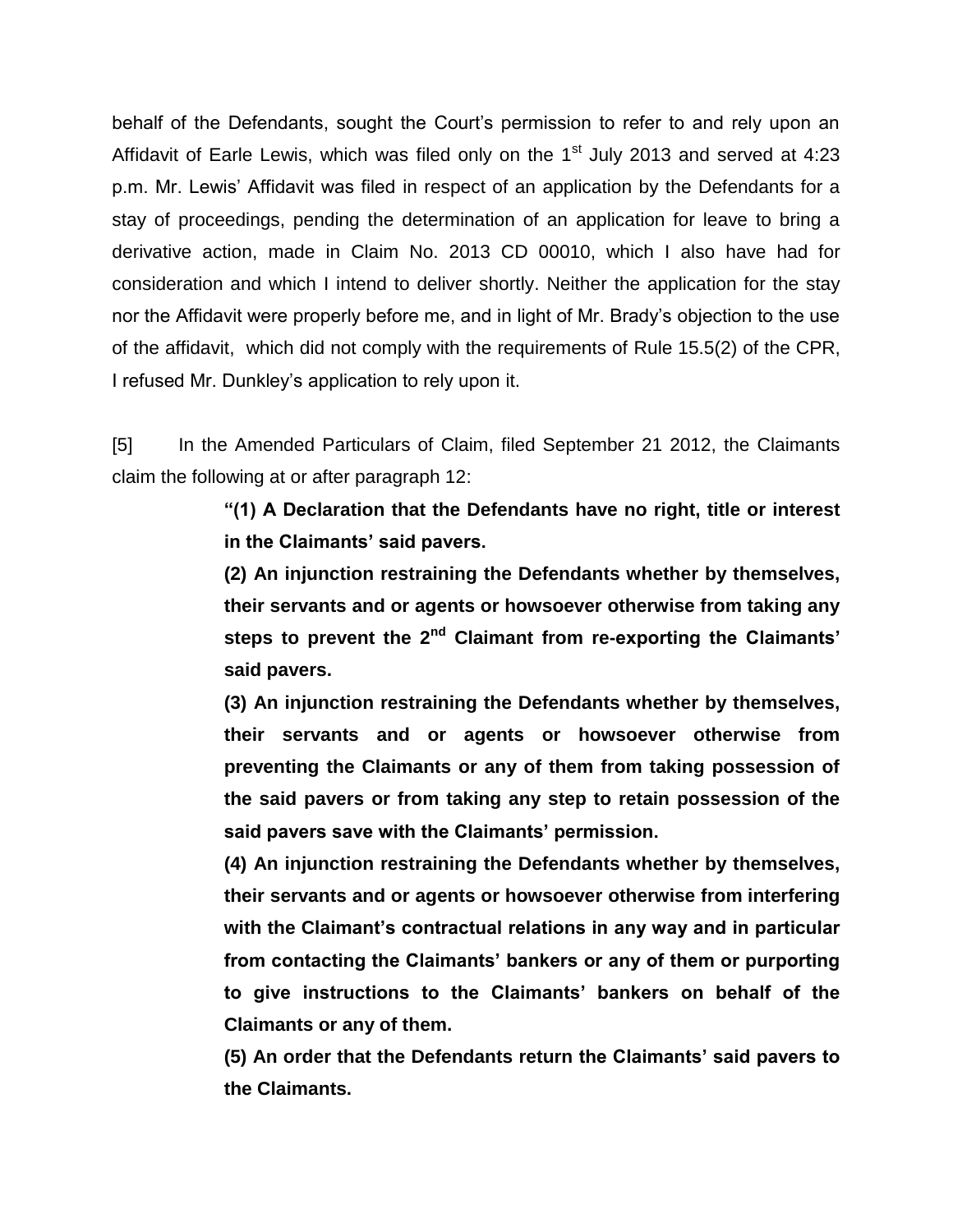**(6) Damages for detinue.**

**(7) Damages for interference with the Claimants' contractual relations.**

**(8) Damages for breach of duty of fidelity as employees of the second-named Claimant and for breach of fiduciary duty as directors/shareholders of the second-named Claimant.**

**(9) Aggravated or exemplary damages**

**(10) Interest on any award of damages at 1% above the commercial banks prime lending rate for such time as the court shall deem just.**

**(11) Such further or other relief as the court shall deem just."**

[6] The Defendants filed a Defence dated the  $11<sup>th</sup>$  of October 2012. Amongst the matters raised in that Defence were the following:

> **"2...... the Defendants will say that the 2nd Defendant asserts that the audit conducted on its operations determined that by operation of**  *transfer pricing***, the operating lease between the Claimants, which was not at** *arms length***, was in effect a finance lease which capitalized the macro pavers at issue as an asset of the 2nd Claimant....**

> **5 The Defendants will say that they were never in dispute with the 2 nd Claimant which at all material times retained possession of the macro pavers at issue....**

> **9. The Defendants .... say that it is the 2nd Claimant and not the 1st Defendant (its 40% shareholder) who has acquired any interest in the macro pavers at issue; and the 2nd Defendant not at all....**

> **10 The Defendants .....say that it is the 2nd Claimant who directed correspondence to its bankers for its own protection.....**

> **11 The Defendants.....will say that at all material times it is the 2nd Claimant who has acted in its own defence having regard to its acquisition of the macro pavers at issue...."**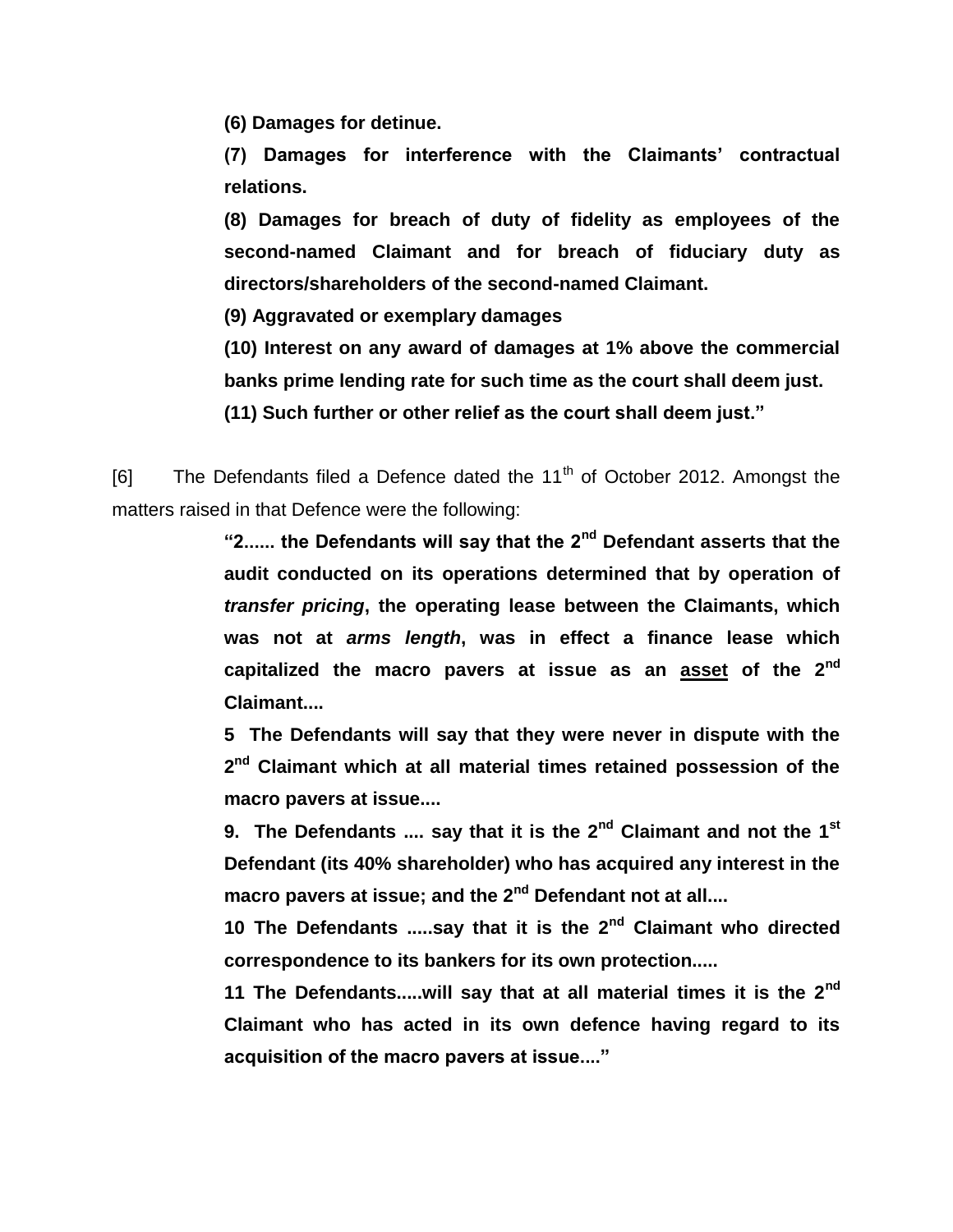$[7]$  On the 19<sup>th</sup> December 2012, amongst other orders made by me, was the grant of an order for an interlocutory mandatory injunction, requiring the Defendants to deliver up the pavers to the 1<sup>st</sup> Claimant and or its authorised agent by 1:00 p.m. on the 19<sup>th</sup> December 2012. I was advised by learned Counsel Mr. Brady, who appears for the 1<sup>st</sup> Claimant, that after much back and forth, acrimony and controversy, the pavers had finally, many months later, been delivered up to the  $1<sup>st</sup>$  Claimant and have left the island.

[8] Part 15 of the CPR deals with the Court's power to order summary judgment. Rules 15.2(b) and 15.6 state as follows:

#### **"Grounds for summary judgment**

**15.2 The court may give summary judgment on the claim or on a particular issue if it considers that-**

**......**

**(b) the defendant has no real prospect of successfully defending the claim or the issue.**

**Powers of the court on application for summary judgment**

**15.6 (1) On hearing an application for summary judgment the court may-**

**(a) give summary judgment on any issue of fact or law whether or not such judgment will bring the proceedings to an end;**

**(b) strike out or dismiss the claim in whole or in part;**

- **(c) dismiss the application;**
- **(d) make a conditional order; or**
- **(e) make such other order as may seem fit.**
- **(2) Where summary judgment is given on a claim, the court may stay execution of that judgment until after the trial of any ancillary claim made by the defendant against whom summary judgment is given.**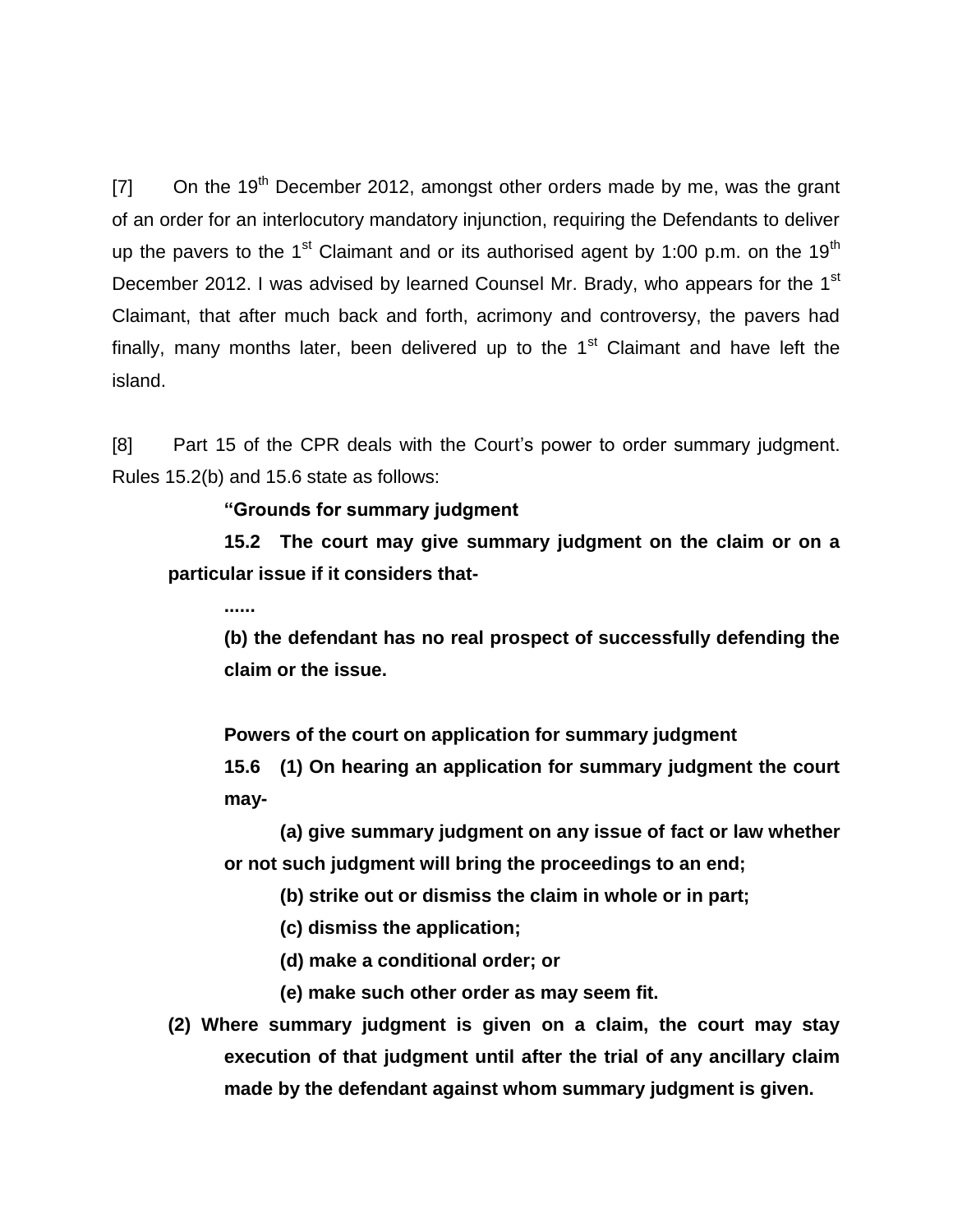#### **(Ancillary claim is defined in Rule 18.1)**

# **(3) Where the proceedings are not brought to an end the court must also treat the hearing as a case management conference."**

[9] As pointed out by learned Counsel Mr. Dunkley, who appeared for the Defendants, the judgment of Brooks J.A., referred to in ground 7 of the 1<sup>st</sup> Claimant's application, was not a ruling on the Defendants' appeal in respect of the order for interim/interlocutory mandatory injunction; it was a judgment refusing an application made by the Defendants to the Court of Appeal seeking an injunction pending appeal. Brooks J.A. stated in his concise and thorough judgment in these earlier proceedings, in which he refused the Defendants' application, reported at [2012] JMCA Civ App 39, at paragraphs 6 and 8:

**"[6]. It is clear to me that the applicants have no basis to retain possession of the pavers. As directors of the company, they have no claim of right which they can properly assert over the pavers. In addition to that, even if they are correct in asserting that VSS Caribbean has acquired an interest in the pavers, Mr. Earle Lewis, as a shareholder of that company, which is a separate legal entity, has no entitlement to possession of the company's property. Nor does he have any entitlement to assert any right on behalf of the company(see Foss v. Harbottle (1843) 2 Hare 461).**

**....**

**[8]....The Lewises have no likelihood of success in their defence to the claim, as it is presently framed, and therefore there is no basis for preventing delivery of the pavers to the companies."**

[10] I completely agree with the views voiced by the learned Judge of Appeal. In my view, the defence put forward by the Defendants and the entire manner in which they initially set about holding onto, and laying claim to the pavers was misconceived. Before claiming the pavers or seeking to detain them, the Defendants ought to have sought and obtained, the court's leave to bring a derivative action on behalf of the  $2<sup>nd</sup>$  Claimant pursuant to section 212 of the Companies Act. This the Lewises have now sought to do,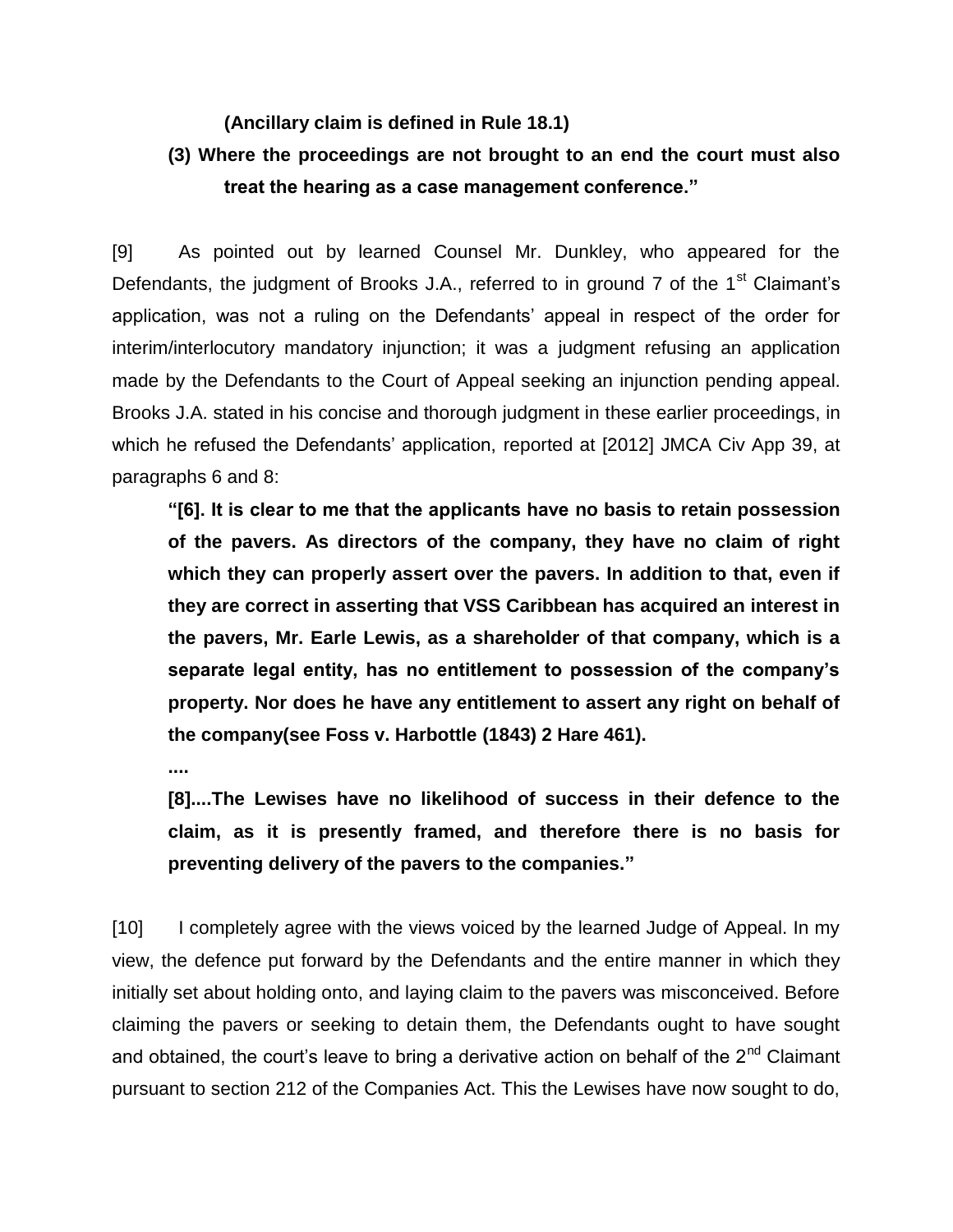in Claim No. CD 00010 of 2013, Earl Lewis and Carol Lewis, applicants, and Valley Slurry Seal Company and Jeffrey Reed, Respondents. I will be delivering judgment in respect of that application shortly.

[11] As a consequence of the manner in which the Lewises proceeded, they had no proper basis in law for claiming or retaining possession of the pavers, in their personal capacity, as directors, Mr. Lewis as shareholder, or at all. The  $1<sup>st</sup>$  Claimant is also entitled to hold the Defendants liable to it in detinue, since the owner or person entitled to possession is entitled to demand the return of the goods. See my judgment in **Gretel Smith v. Ingram** Claim No. 2005 HCV 00723, delivered 28<sup>th</sup> September 2009, and the judgment of my brother Sykes J., in **Anwar Wright v. The Attorney General of Jamaica** , Claim No. 2009 HCV 2875, delivered November 26, 2010, and the cases therein cited. Further, as Brooks J.A stated, even if the  $2<sup>nd</sup>$  Claimant has acquired an interest in the pavers, the Defendants were not entitled to assert a claim to possession on its behalf in the manner that they did, and particularly given the position taken by the 2<sup>nd</sup> Claimant in this claim, and in the correspondence that preceded it. In my judgment, the Defendants therefore have no real prospect of their defence succeeding in respect of the claims at paragraphs (1), (2), (3), (5), and (6) of the Amended Particulars of Claim. As a result of the grant of the interlocutory mandatory injunction, and the pavers having been delivered up into the possession of the  $1<sup>st</sup>$  Claimant and re-exported from Jamaica, the permanent injunction orders sought at (2) and (3) and the order for return of the pavers sought at (5) are unnecessary at this stage. I will therefore make the Declaration sought at  $(1)$  and give summary judgment for the 1<sup>st</sup> Claimant on the issue of liability for detinue, with damages to be assessed. Unless the  $1<sup>st</sup>$  Claimant advises that it does not wish to proceed regarding the claims at (4),(7), and (8), i.e .injunction and damages for interference with contractual relations, and for breach of duty of fidelity and fiduciary duty, those matters will have to proceed to trial as there has not been any sufficient material placed before me by the 1<sup>st</sup> Claimant to raise/support the case that the Defendants have no realistic prospect of succeeding in relation to their defence on those aspects of the claim.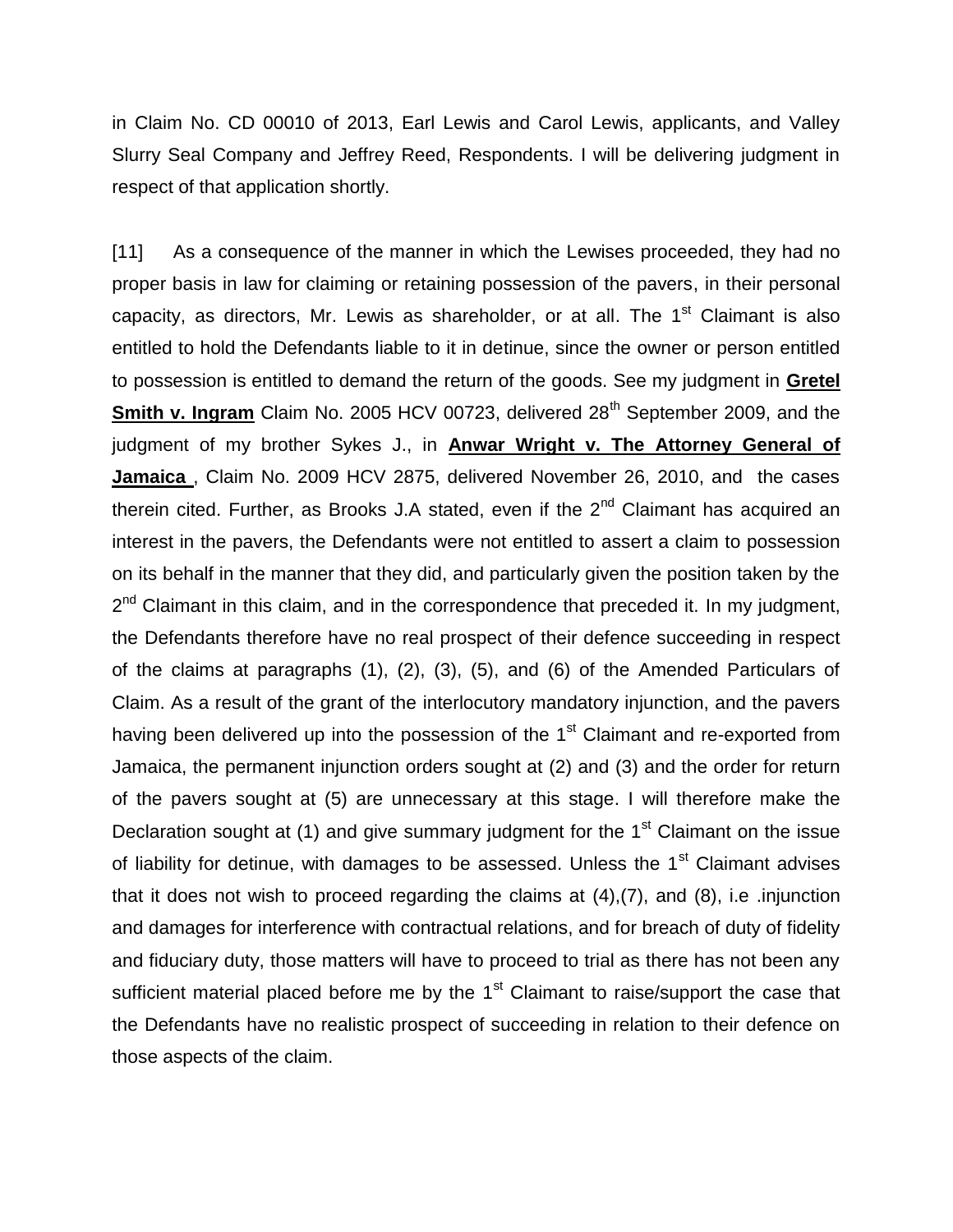[12] I should add, that in the course of his submissions in opposition to the application for summary judgment, Mr. Dunkley had asked that in the event that the court was minded to grant summary judgment, judgment not be granted until the determination of the 2013 application under section 212 of the Companies Act. As it turns out, that is, as a practical matter, almost what has happened. However, even if the application for leave is granted, that would not affect the grant of summary judgment at this time and on the state of the proceedings and applications heard to date. If leave is granted, a claim pursuant to leave would have to be filed, but it would also not in any event constitute an ancillary claim on the basis of which the court could consider a stay of the judgment on the claim pursuant to Rule 15.6(2) of the CPR.

[13] There will therefore on the  $1<sup>st</sup>$  Claimant's Notice of Application for Summary Judgment, filed May  $3^{rd}$  2013, be summary judgment entered as follows:

Summary Judgment is entered against the Defendants in favour of the 1<sup>st</sup> Claimant.

(A) It is hereby declared that the Defendants have no right, title or interest in the Macro-Pavers Serial Numbers 3BPZL00X48F718449 and BPZLOOX48F718448. (B) Judgment for the Lessor the  $1<sup>st</sup>$  Claimant on the issue of liability for detinue, with damages to be assessed.

 $(C)$  Costs to the 1<sup>st</sup> Claimant against the Defendants to be taxed if not agreed.

(D) Permission to appeal is refused.

(E) Claimants attorney-at-law to prepare, file and serve Formal Order.

[14] The claim is to proceed to trial on the issues as to interference with contractual relations and breach of duty of fidelity and breach of fiduciary duty, referred to in particular, in paragraphs 11 and 12, and or the relief claimed at subparagraphs (4), (7) and  $(8)$  of the  $4<sup>th</sup>$  page of the Amended Particulars of Claim.

[15] Case Management Conference fixed for, 27 January 2014 at 10.00 a.m. for 1 hour. In light of the fact that the Claimant has obtained summary judgment/declarations in relation to the pavers, one of the things that may arise for consideration at the Case